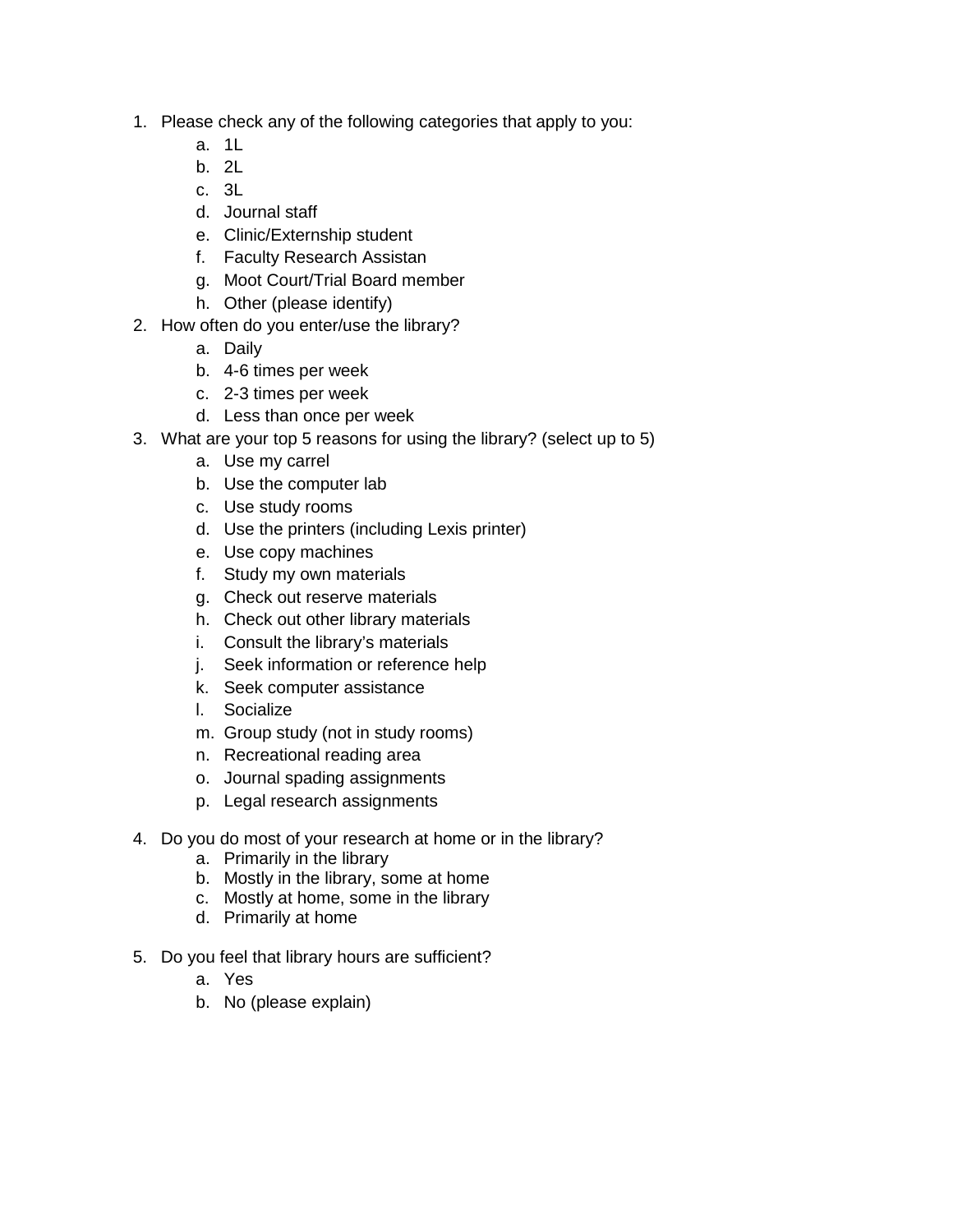- 6. How often do you seek assistance from various library departments (Circulation Desk, Reference Desk, Computer Help Desk, Multimedia Help Desk, Law Library Administration Office, etc.)?
	- a. Daily
	- b. A few times a week
	- c. A few times a month
	- d. A few times a semester
	- e. Never
- 7. Please rate your satisfaction level with each of the departments.

|                  | Very      | Satisfied | Somewhat  | <b>Not</b> | N/A |
|------------------|-----------|-----------|-----------|------------|-----|
|                  | Satisfied |           | Satisfied | Satisfied  |     |
| Circulation      |           |           |           |            |     |
| Desk             |           |           |           |            |     |
| Reference        |           |           |           |            |     |
| Desk             |           |           |           |            |     |
| Computer         |           |           |           |            |     |
| <b>Help Desk</b> |           |           |           |            |     |
| Multimedia       |           |           |           |            |     |
| <b>Help Desk</b> |           |           |           |            |     |
| Administration   |           |           |           |            |     |
| Office           |           |           |           |            |     |
| Interlibrary     |           |           |           |            |     |
| Loan             |           |           |           |            |     |
| <b>Services</b>  |           |           |           |            |     |

- 8. Do you have other comments regarding library services involving library employees?
- 9. Please rate the following aspects of the library atmosphere.

|                | Very<br>Satisfied | Satisfied | Somewhat<br>Satisfied | <b>Not</b><br>Satisfied | N/A |
|----------------|-------------------|-----------|-----------------------|-------------------------|-----|
| Indiv. study   |                   |           |                       |                         |     |
| space          |                   |           |                       |                         |     |
| Carrel care    |                   |           |                       |                         |     |
| i.e.           |                   |           |                       |                         |     |
| cleanliness of |                   |           |                       |                         |     |
| area           |                   |           |                       |                         |     |
| Group study    |                   |           |                       |                         |     |
| space          |                   |           |                       |                         |     |
| Casual         |                   |           |                       |                         |     |
| seating areas  |                   |           |                       |                         |     |
| Temperature    |                   |           |                       |                         |     |
| Safety         |                   |           |                       |                         |     |
| <b>Noise</b>   |                   |           |                       |                         |     |
| balance        |                   |           |                       |                         |     |
| Lighting       |                   |           |                       |                         |     |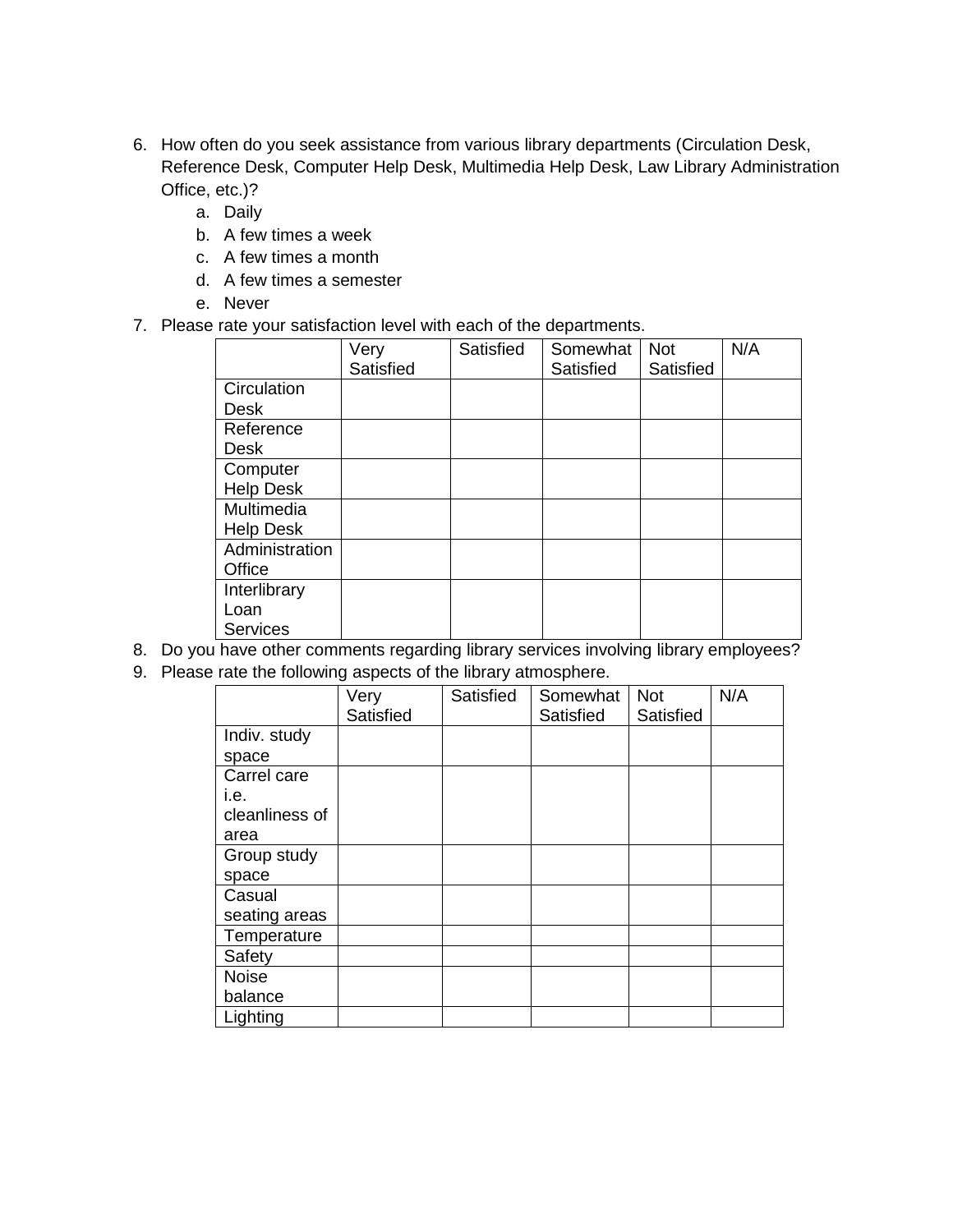10. The Law Library is considering introducing a variety of new services. If implemented, how useful would you find these services?

|                                                                           | Very useful | <b>Useful</b> | Not very<br>useful | Would<br>never<br>use it | <b>No</b><br>opinion |
|---------------------------------------------------------------------------|-------------|---------------|--------------------|--------------------------|----------------------|
| Live online<br>reference<br>chat<br>(Gchat, AIM,<br>$etc.$ )              |             |               |                    |                          |                      |
| Scheduled<br>research<br>consultations<br>with<br>reference<br>librarians |             |               |                    |                          |                      |

- 11. Please indicate which type of research instruction you find most helpful. Select all that apply.
	- a. Library presentations in existing classes
	- b. Library presentations outside of classes
	- c. Research guides (paper)
	- d. Research guides (online/LibGuides)
	- e. One-on-one instruction
	- f. Tours
	- g. Lexis/Westlaw classes
	- h. None
	- i. Other (please specify)
- 12. Please indicate how satisfied you are with the library's print resources (e.g., books, journals, newspapers).
	- a. Very satisfied
	- b. Satisfied
	- c. Somewhat satisfied
	- d. Not satisfied
- 13. Please indicate how satisfied you are with the library's online resources (e.g., HeinOnline, BNA, CCH).
	- a. Very satisfied
	- b. Satisfied
	- c. Somewhat satisfied
	- d. Not satisfied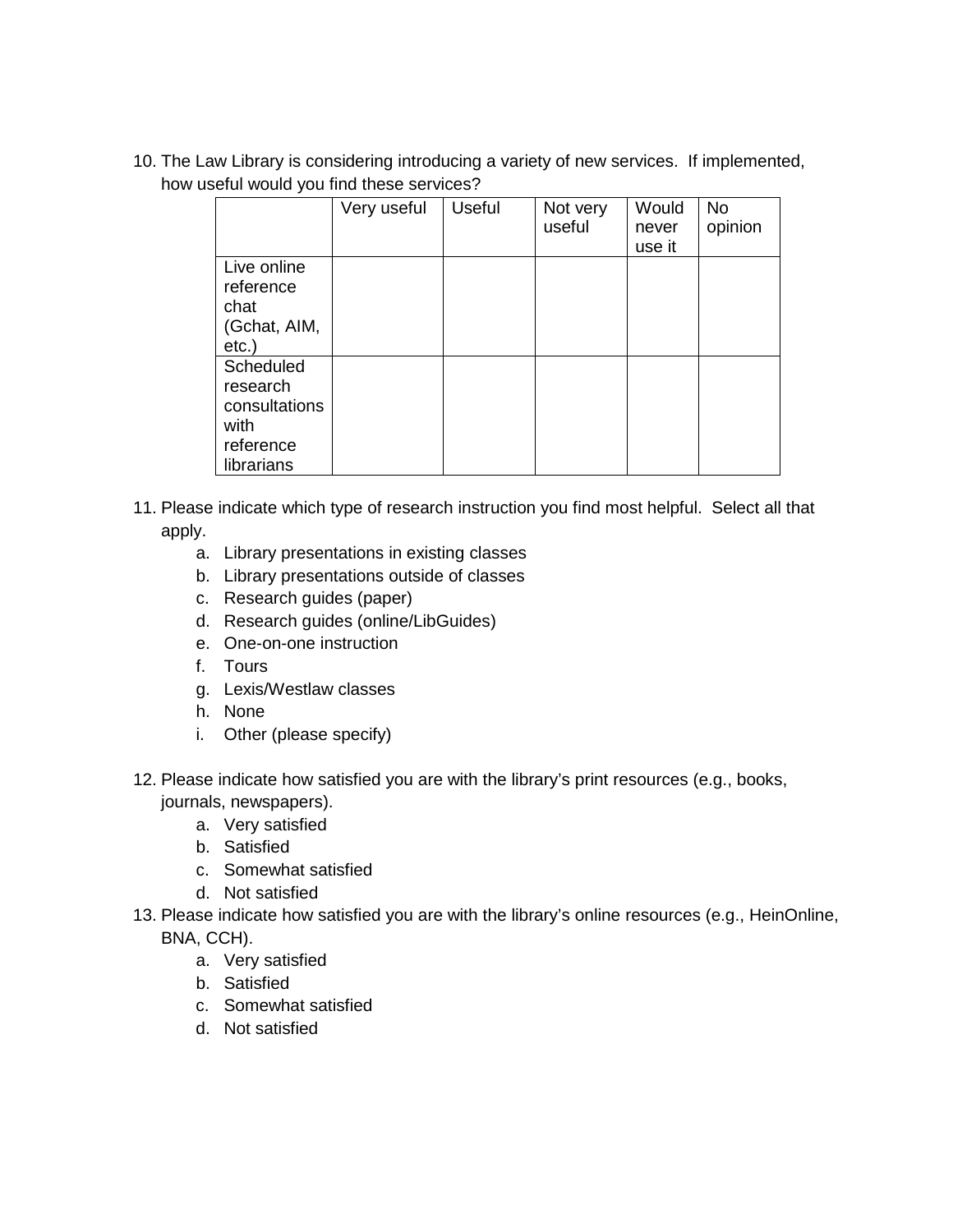14. Please indicate which of the online databases you use regularly and that you perceive as the most useful.

|                               | Use Regularly | <b>Most Useful</b> |
|-------------------------------|---------------|--------------------|
| Westlaw/WestlawNext           |               |                    |
| LexisNexis/Lexis Advance      |               |                    |
| <b>Bloomberg Law</b>          |               |                    |
| <b>HeinOnline</b>             |               |                    |
| <b>JSTOR</b>                  |               |                    |
| <b>LLMC Digital</b>           |               |                    |
| Making of Modern Law          |               |                    |
| Bloomberg/BNA                 |               |                    |
| <b>CCH Intelliconnect</b>     |               |                    |
| <b>RIA Checkpoint</b>         |               |                    |
| Fastcase                      |               |                    |
| <b>ProQuest Congressional</b> |               |                    |
| WorldCat                      |               |                    |
| None of the above             |               |                    |
| Other (please specify)        |               |                    |

- 15. Please indicate why you use the library web page. Please select all that apply.
	- a. Catalog
	- b. OneSearch
	- c. Exams database
	- d. Course reserves
	- e. Study room reservations
	- f. Library information
	- g. Databases
	- h. Research guides/LibGuides
	- i. Journal finder
	- j. Article finder
	- k. I rarely use it
	- l. Other (please specify)
- 16. Have you attended any library-sponsored presentations (Wednesday afternoon A'Muse sessions, Bridge the Gap, Bluebook session, RA training) in the past year?
	- a. Yes
	- b. No
- 17. [If yes] Do you have any feedback on the sessions you attended?
- 18. [If no] Is there a reason that you have not attended sessions?
	- a. Time conflict
	- b. Not interested in topics
	- c. Other